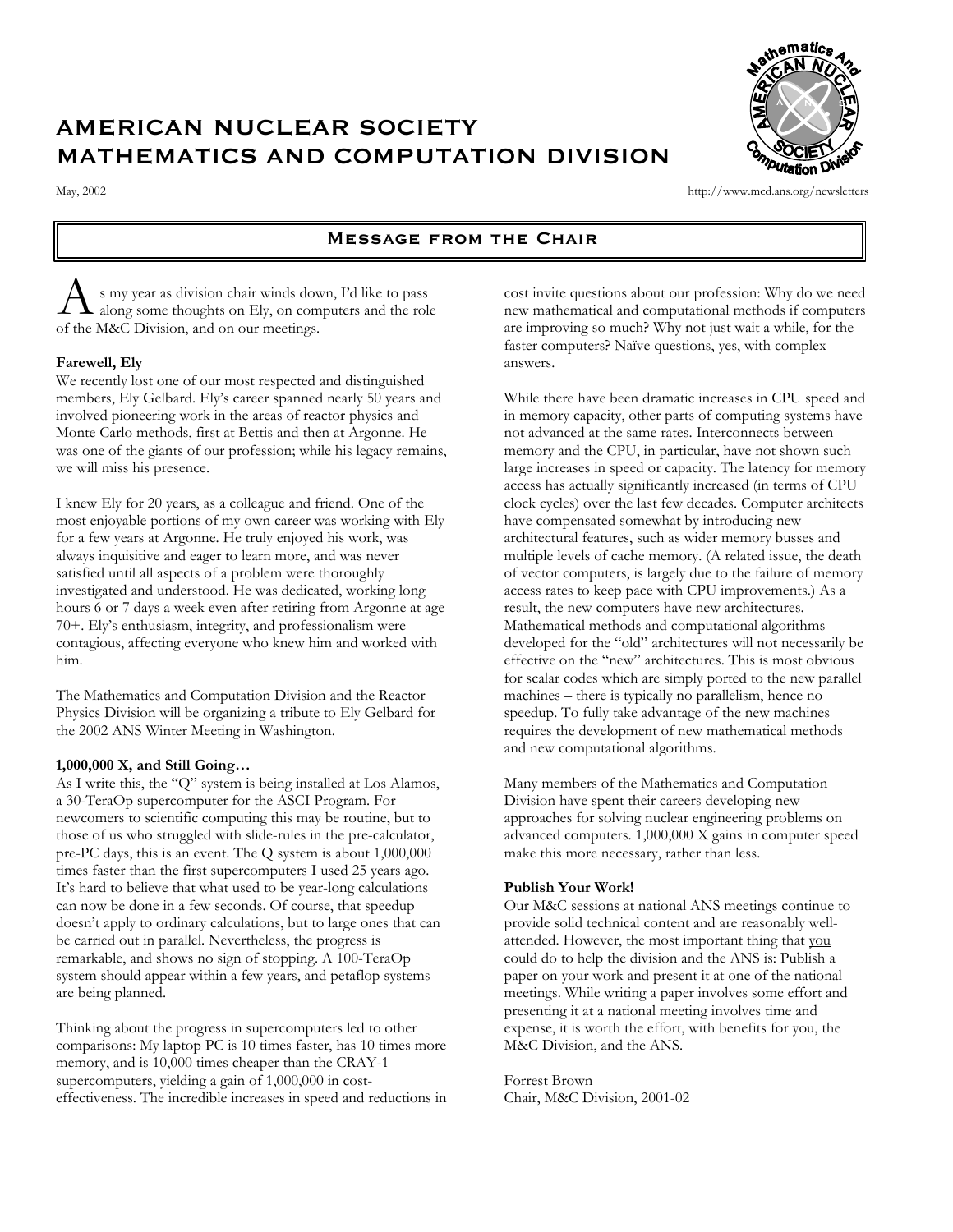# Report

# **EXECUTIVE COMMITTEE MEETING**

# **RENO, NV, NOVEMBER , 2001**

*Nominating Committee (Andy Smetana)* The following individuals were nominated by the committee:

| Vice-Chair                  | Roger Blomquist |                               | RNBlomquist@anl.gov       |                            |
|-----------------------------|-----------------|-------------------------------|---------------------------|----------------------------|
| Treasurer                   | Glenn Sjoden    |                               | $joedean@$ sprintmail.com |                            |
| Secretary                   | Piero Ravetto   |                               | ravettop@libero.it        |                            |
| <b>Executive Committee:</b> |                 |                               |                           |                            |
| Cassiano R. E. de Oliveira  |                 | c.oliveira@ic.ac.uk           | Roger Webb                | <u>rogier.webb@srs.gov</u> |
| Tom Sutton                  |                 | sutton@kapl.gov               | Madeline Anne Feltus      | Madeline.Feltus@hq.doe.gov |
| Kevin Schwinkendorf         |                 | kevin.schwinkendorf@fluor.com |                           |                            |

The nominating committee was comprised of Andy Smetana (Chair), Bill Martin, Richard Sanchez, Jim Rathkopf, Elmer Lewis, and IK Abu-Shumays.

#### *Finance Committee* – Steve Nolen

The folllowing expenditures were approved: A one time \$3000 gift (Winter 2001) and \$1000 gift (Winter 2002) to the Dannel Endowment, \$100 for a plaque for the Distinguished Service Award, 25% of the final net proceeds from the September Topical be approved for transfer to Reactor Physics Division, and \$250 be given to the Penn State Student Conference (a Summer 2002 budgeted item)

#### *Honors and Awards Committee*. – Paul Turinsky

Prof Turinski reported that Prof. E. E. Lewis received the Distinguished Service Award. He also announced that Prof. Marv Adams will be inducted as an ANS fellow. Prof. Rizwan Uddin suggested that the Division consider nominating Dr. Y. Y. Azmy for the rank of ANS fellow. A brief discussion followed in which many present concurred and in which it was suggested that the nominating committee should look at the Division membership for the specific purpose of actively identifying Division members suitable for nomination to various ANS honors. **Action Item:** Bill Martin is to continue seeking to prompt a major gift from SAIC in support of the Pomraning Endowment. If the efforts ultimately do not work, Paul Turinski would talk to the ANS President, Gail Marcus, regarding making progress on the Endowment an ANS matter.

#### *Membership Committee* –Madeline Feltus

The Division remains steady at about 900 (actually 907 members, slightly up from 836 in the previous report Paul Turinski suggested that prompting should be done to induce potential division members to join or re-join.

#### *2001 Topical Meeting*

A highly congratulatory letter was received from Dr. Enrico Sartori, strongly praising the organizers of the meeting (specifically naming Dr. Jeffrey Borkowski) for the truly international nature of the gathering and for the successful cooperation between all parties involved. The committee members made a point to add their voices to that of Dr. Sartori in congratulating Jeff Borkowski and Scott Palmtag for an extremely well done job and to thank Studsvik-Scandpower and the Idaho Section of ANS for their support.

#### *Program Committee* – Ali Haghighat

Alireza Haghighat reported that at this meeting seven sessions were sponsored or co-sponsored by the M&C division. Notable among these were the two special sessions on "Advanced Nodal Methods and the Legacy of Allan F. Henry." A special session on the convergence of Monte Carlo methods has been approved for the 2002 Winter Meeting and is organized by Roger Blomquist and Forrest Brown. The continuing discussion on the papers review method (see minutes from the Milwaukee meeting) will continue at the next meeting (Florida). The reason for this postponement is the low number of papers that had to be reviewed for this conference and thus the lack of a significant amount of new data for a meaningful discussion.

[The full minutes of this meeting are available at http://www.mcd.ans.org/governance.]

Editor's Message: This newsletter will be issued twice a year and can be accessed electronically at http://www.mcd.ans.org/newsletters. Please send your news and *constructive* comments to me at Todd Palmer, Oregon State University, Department of Nuclear Engineering, 116 Radiation Center, Corvallis, OR 97331-5902; FAX (541) 737-0480; email: palmerts@engr.orst.edu; or call (541) 737-7064.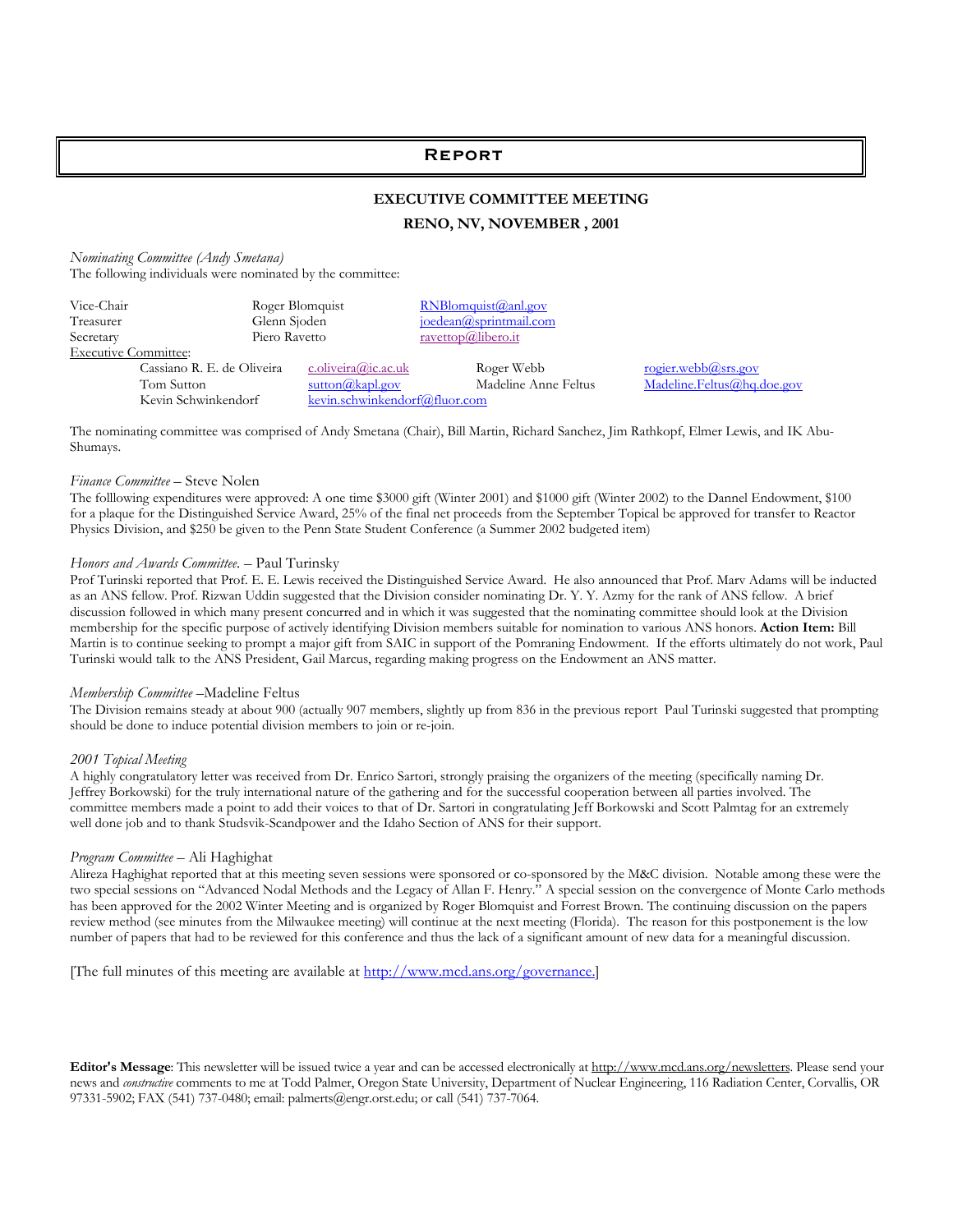# M&C 2003 – Gatlinburg, Tennessee

To mark the beginning of the second century of nuclear science, the American Nuclear Society's Mathematics and Computation Division 2003 Topical Meeting is organized around the theme: *Nuclear Mathematical and Computational Sciences: A Century in Review, A Century Anew*. The conference will be held at the Park Vista Hotel, Gatlinburg, Tennessee, April 6-10, 2003. It is co-sponsored by the American Nuclear Society's Reactor Physics, and Radiation Protection and Shielding Divisions, as well as the ANS Oak Ridge/Knoxville Local Section, Oak Ridge National Laboratory's Radiation Safety Information Computational Center, the Nuclear Energy Agency of the OECD, the Korean Nuclear Society and the Canadian Nuclear Society.

As the Conference's title suggests, the technical sessions are arranged in two major components. The *Anew* component includes the typical mix of contributed papers in regular sessions and invited papers in special sessions. Members of the Technical Program Committee have been extended an invitation to help organize special sessions on timely topics, and to stimulate paper submission by colleagues. As customary for M&C topical meetings, *full* papers must be submitted for review by October 21, 2002. Additional instructions to authors, including format requirements, will be posted on the Conference's web site (see below) at a later date.

The *Review* component of the conference is a marked departure from the standard Plenary Session format. It is comprised of eight invited lectures by world-renowned leaders in selected topics. Each half-day of conference sessions will commence with one such lecture extending for one hour, followed by a 15-minute Question/Answer session, a 15-minute break, then the regular and special sessions proceed.

The complete list of topics and invited lecturers is:

| 1. | Deterministic Methods for the First-Order Transport Equation               |
|----|----------------------------------------------------------------------------|
|    | Ed Larsen (Univ. of Michigan) & <i>Jim Morel</i> (Los Alamos National Lab) |
| 2. | Deterministic Transport Methods of the Second Order                        |
|    | <i>Elmer Lewis</i> (Northwestern University)                               |
| 3. | Monte Carlo Methods                                                        |
|    | Jerome Spanier (University of California at Irvine)                        |
| 4. | Reactor Core Methods                                                       |
|    | <i>Kord Smith</i> (Studsvik Scandpower)                                    |
| 5. | Resonance Theory in Reactor Applications                                   |
|    | R. N. Hwang (Argonne National Lab)                                         |
| 6. | Reactor Kinetics and Dynamics                                              |
|    | Jack Dorning (University of Virginia)                                      |
| 7. | The Role of Perturbation Theory in Sensitivity and Uncertainty Analysis    |
|    | Dan Cacuci (Forschungszentrum Karlsruhe, Germany)                          |
| 8. | Criticality Safety Methods                                                 |
|    | <i>Elliott Whitesides</i> (Oak Ridge National Lab - retired)               |

The topics were selected to provide a broad coverage of the major areas of research in nuclear mathematical and computational sciences in the twentieth century. The lectures will capture for future students and researchers a snap shot of what the field looked like at the turn of the century, and how it got to that point since its inception. The stature of the invited lecturers promises to make this lecture series a unique opportunity for nuclear scientists and engineers to "hear it from the lion's mouth"!

The conference's web site is:

http://www-rsicc.ornl.gov/mc2003/mc2003.html

It is presently under construction and will be updated with new information as it becomes available. Please bookmark and visit it occasionally for news and updates. Comments and suggestions are most welcome.

Yousry Azmy Technical Program Chair, M&C 2003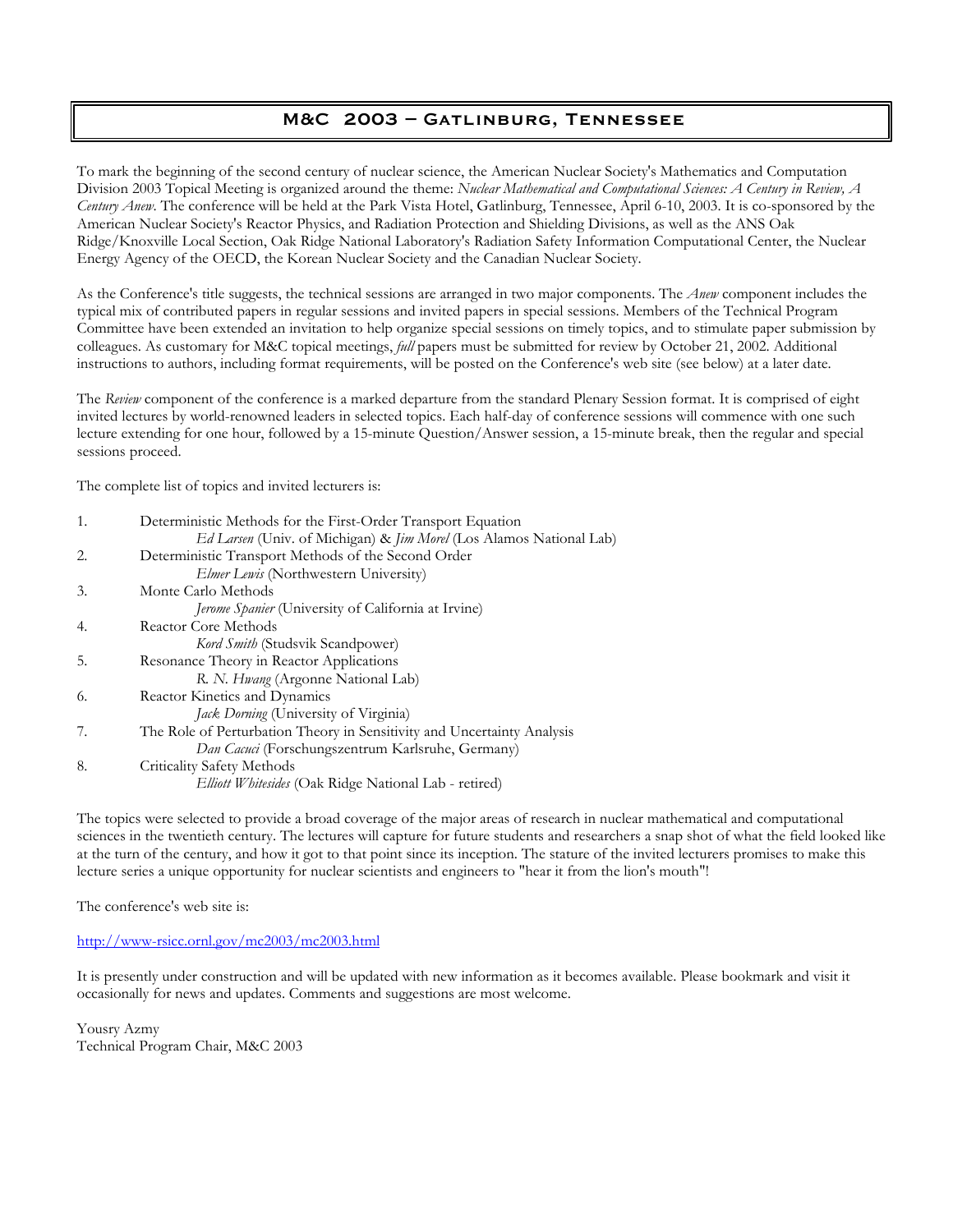# In Memoriam – Ely Gelbard (November 6, 1924 - April 18, 2002)

Dr. Ely M. Gelbard was the son of immigrants. His undergraduate work was at the City Colleges of New York and after World War II he earned his Ph.D. in physics from the University of Chicago. During the war, he served in the US Army Air Corps as a radar technician. He was a Senior Scientist at Argonne National Laboratory and a Fellow of the American Nuclear Society.

Ely started his postgraduate career when the use of digital computers to solve the neutron balance equations for fission reactor core design and analysis was just starting to receive wide application. At Bettis during the mid 50's and the 60's, he participated in the efforts which put the numerical methods for the solution of the finite difference form of the neutron transport equation on a firm mathematical basis, and he devised several approximation schemes that were suitable for numerical methods and also developed efficient algorithms for their solution. While at Bettis, he earned international stature in the field, authoring important papers in many variants of the solution procedures (spherical harmonics, S<sub>n</sub>, synthetic methods, and Monte Carlo), including the book, *Monte Carlo Principles and Neutron Transport Problems*, with J. Spanier.

Since 1972, when Dr. Gelbard joined Argonne National Laboratory, fast reactors have been the focus of ANL's reactor program, with its emphasis on more accurate computation of the neutron spectrum. His work in this area produced fundamental advances in the analysis of neutron streaming, collision probabilities, improvements in Monte Carlo methods, and neutron diffusion and transport within the nodal approximation.

He also brought improved iterative solution strategies to bear on the equations of single-phase computational thermalhydraulics analysis of passively safe metal-cooled reactor systems. He was consulted by many at ANL, at other labs, and at universities on a wide variety of technical issues, and invariably provided important insights.

Ely's sustained record of high productivity of the highest quality technical work attracted a series of bright and vigorous visiting scholars and students whose participation magnified his work. He excelled at distilling complex technical issues to their essence, then performing the relevant mathematical analysis and, finally, computationally confirming the analysis. Ely was always careful, honest, and thoroughly scrupulous in his work. He earned the ANS Special Award for Computer Methods for the Solution of Problems in Reactor Technology, the ANS Mathematics and Computations Division Distinguished Service Award, the ANS Reactor Physics Division Eugene Wigner Award, and the University of Chicago Distinguished Performance Award.

In spite of his great stature and many accomplishments, Ely was a mild and modest gentleman who always gave full credit to others' work, and was very approachable and an excellent listener. His technical questions at meetings were insightful, probing, and gentle. He also pursued the understanding of others' points of view in personal and political matters with both intellect and sensitivity. Ely's restaurant adventures at meetings and other venues have provided a rich array of gastronomic experiences and many fond memories to his many friends in our profession.



Dr. Ely M. Gelbard died at home on April 18, 2002.

[Thank you to Roger Blomquist of Argonne National Laboratory for his fitting tribute to Ely.]